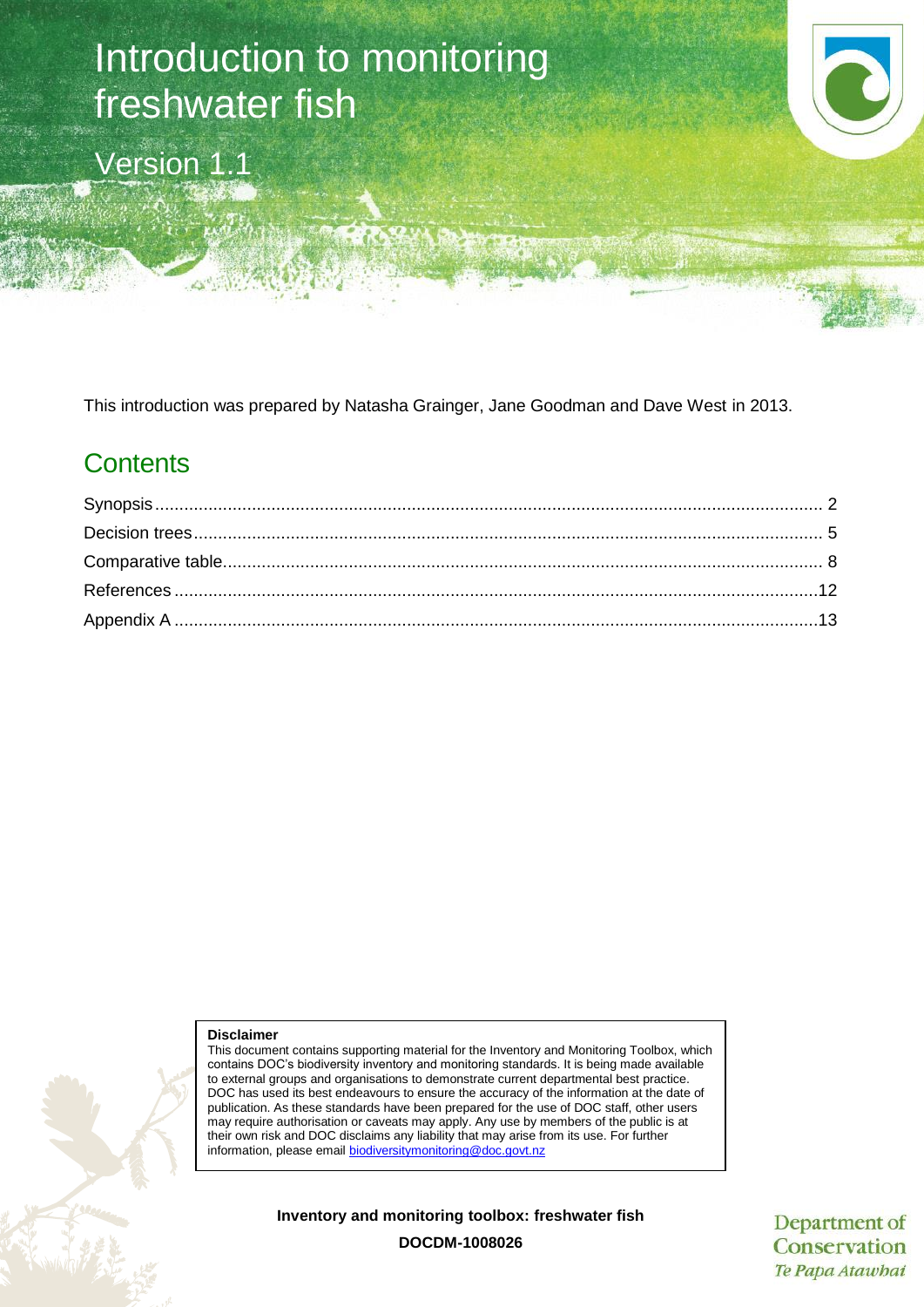### <span id="page-1-0"></span>**Synopsis**

This introduction gives an overview of how to undertake inventory and monitoring of freshwater fish to help you select the most appropriate method(s) for your study objectives. It overviews a comprehensive range of methods available, but specifications have only been written for methods frequently used by DOC staff.

The general principles that should be considered when designing an inventory or monitoring study are outlined in 'A guideline to monitoring populations' (docdm-870579). This introduction is designed to provide additional information specific to the inventory and monitoring of freshwater fish populations in New Zealand.

This introduction identifies some of the difficulties that may be encountered in measuring distribution and population size of freshwater fish, outlines the issues that need to be considered when choosing an appropriate method, and provides decision trees to assist with selection of appropriate methods for different species or functional groups of fish in a variety of habitats. It also considers some of the issues that need to be considered in the detailed planning of a project.

### Freshwater fish and habitats

Freshwater fish are generally visually cryptic and difficult to detect, thus being one of the more difficult taxonomic groupings to obtain measures of distribution and population size. There is no single method (nor is there ever likely to be) that can be applied to all species or populations given the variety of practical and statistical problems that are encountered in different situations.

New Zealand freshwater fish inhabit a range of habitats including lakes, rivers, streams, wetlands, estuaries and the ocean at various stages of their lifecycle. Obviously, some monitoring techniques are more suited to particular habitats, and the way in which freshwater fish use their habitats at various times further complicates choice of the most appropriate technique. Even the most robust method can be compromised by poor design, inadequate understanding of the assumptions and inappropriate application. For these reasons a series of decision trees have been provided to help users choose the most suitable and cost-effective way to answer specific inventory and monitoring questions.

Freshwater fish found in New Zealand (native and introduced) have been grouped into 'functional groups' that broadly reflect a common set of ecologies, behaviours or other features that tend to shape inventory or monitoring programmes. The functional groups are:

- Large galaxiids (kōkopu and kōaro)
- Non-migratory galaxiids
- Mudfish
- Inanga and smelt
- Bullies and torrentfish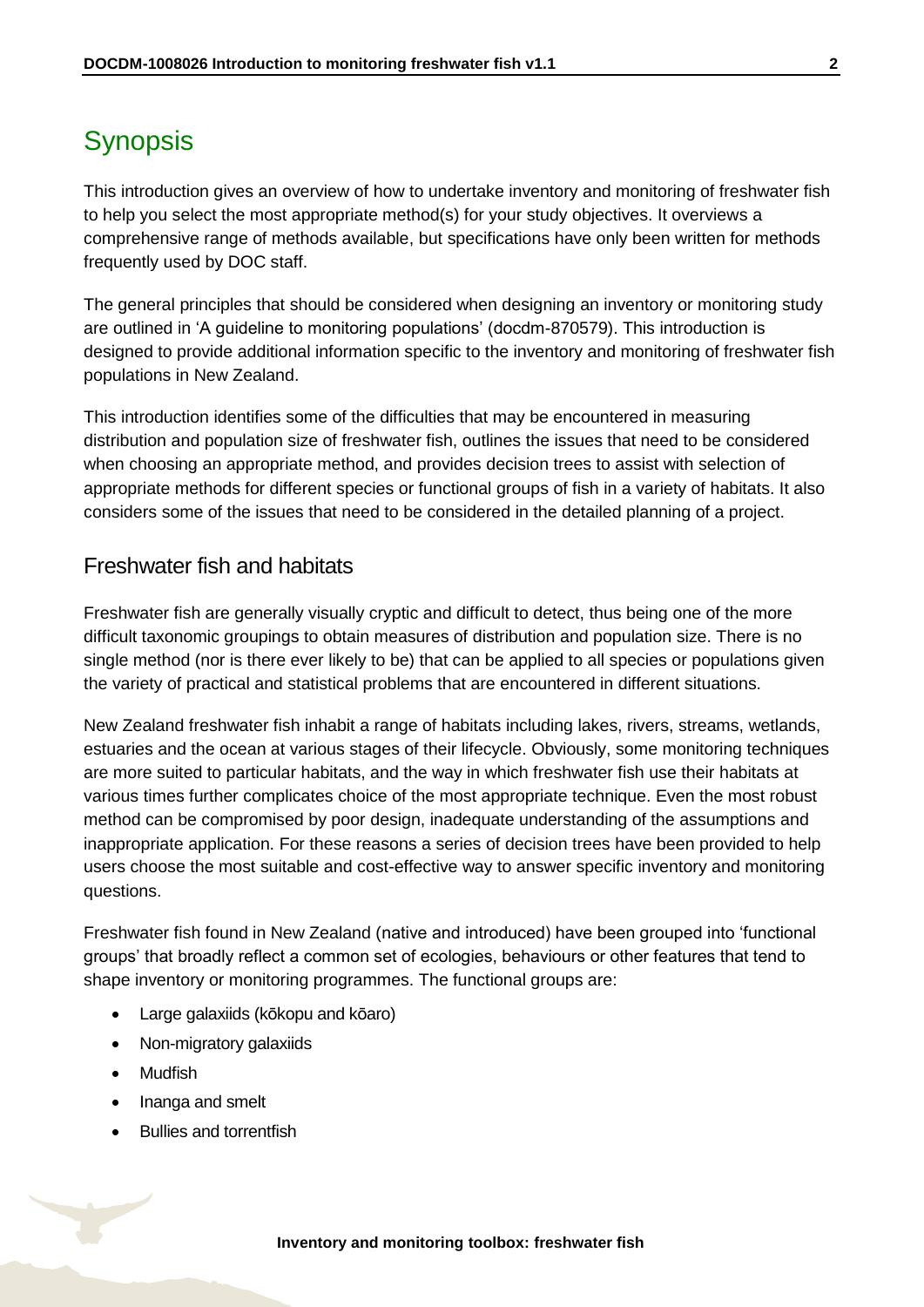- Eels
- Lamprey
- Invasive fish (gambusia)
- Invasive fish (rudd, koi carp and catfish)
- Sports fish

Habitats have also been grouped into six types to help determine the best method to use in that particular habitat. Non-wadeable streams have been further defined by their width and their velocity to help narrow the options down for method selection. The six habitat types are:

- Wadeable streams/rivers (< 1 m deep)
- Non-wadeable streams/rivers (> 1 m deep)
- Riparian
- Lakes
- Wetlands
- Estuaries

### Methods covered in this specification

[Table 1](#page-2-0) shows the methods grouped by the type of measure and whether they are covered by the Toolbox. Note that a method may be used for more than one type of measure. If you want to use one of the methods not covered in this module, you may need to seek specialist advice.

<span id="page-2-0"></span>

| Table 1. Methods covered in the 'Freshwater fish' module. |
|-----------------------------------------------------------|
|-----------------------------------------------------------|

| <b>Type of measure</b>             | <b>Method name</b>                  | Covered in<br>this module |
|------------------------------------|-------------------------------------|---------------------------|
| Presence/absence                   | Electrofishing: boat                |                           |
|                                    | Electrofishing: fixed reach         |                           |
|                                    | Electrofishing: spotfishing         |                           |
|                                    | Passive nets: fyke nets             |                           |
|                                    | Passive nets: minnow traps          |                           |
|                                    | Passive nets: gill and trammel nets |                           |
|                                    | Hand-netting                        |                           |
|                                    | Plankton trawl for larval fish      |                           |
|                                    | Redd counts                         |                           |
|                                    | Seine netting                       |                           |
|                                    | Spotlighting: fixed reach           |                           |
|                                    | Spotlighting: spotfishing           |                           |
|                                    | Visual search                       |                           |
|                                    | Whitebait nets                      |                           |
| Relative abundance: catch per unit | Electrofishing: boat                |                           |
| effort (CPUE)                      | Passive nets: fyke nets             |                           |
|                                    | Passive nets: minnow traps          |                           |

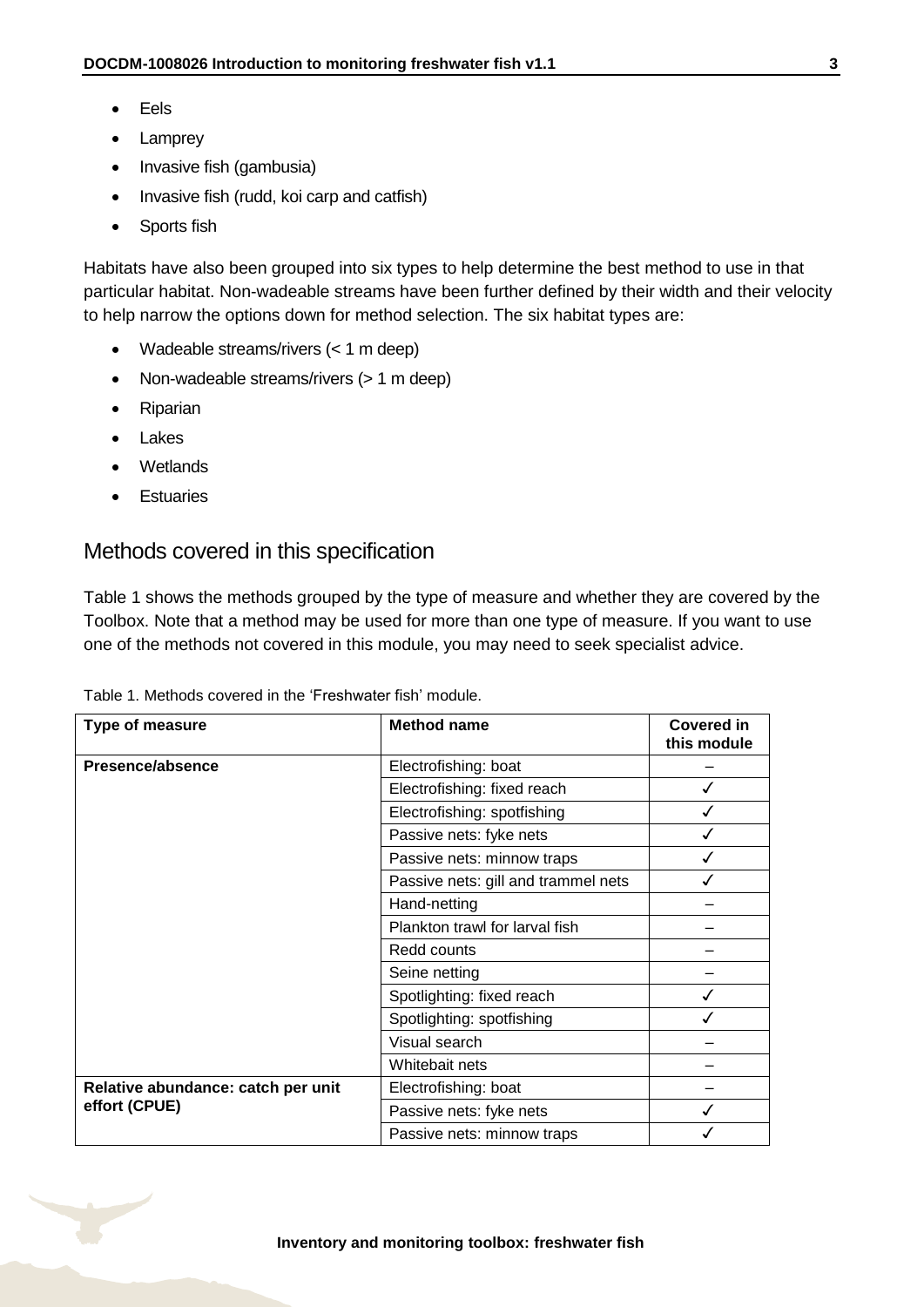|                                  | Passive nets: gill and trammel nets |  |
|----------------------------------|-------------------------------------|--|
|                                  | Seine nets                          |  |
|                                  | <b>Transect dive</b>                |  |
| Relative abundance: simple count | Crawl dive                          |  |
|                                  | Drift dive                          |  |
|                                  | Electrofishing: fixed reach         |  |
|                                  | Fry counts                          |  |
|                                  | Grid search of spawning habitat     |  |
|                                  | Hand-netting                        |  |
|                                  | Redd counts                         |  |
|                                  | Sonar                               |  |
|                                  | Spotlighting: fixed reach           |  |
| <b>Absolute density</b>          | Electrofishing: multi-pass          |  |
|                                  | Mark-recapture                      |  |
|                                  | Mark-resight                        |  |
|                                  | Site occupancy                      |  |
|                                  | Spotlighting: multi-pass            |  |
| <b>Total count</b>               | Dewatering                          |  |

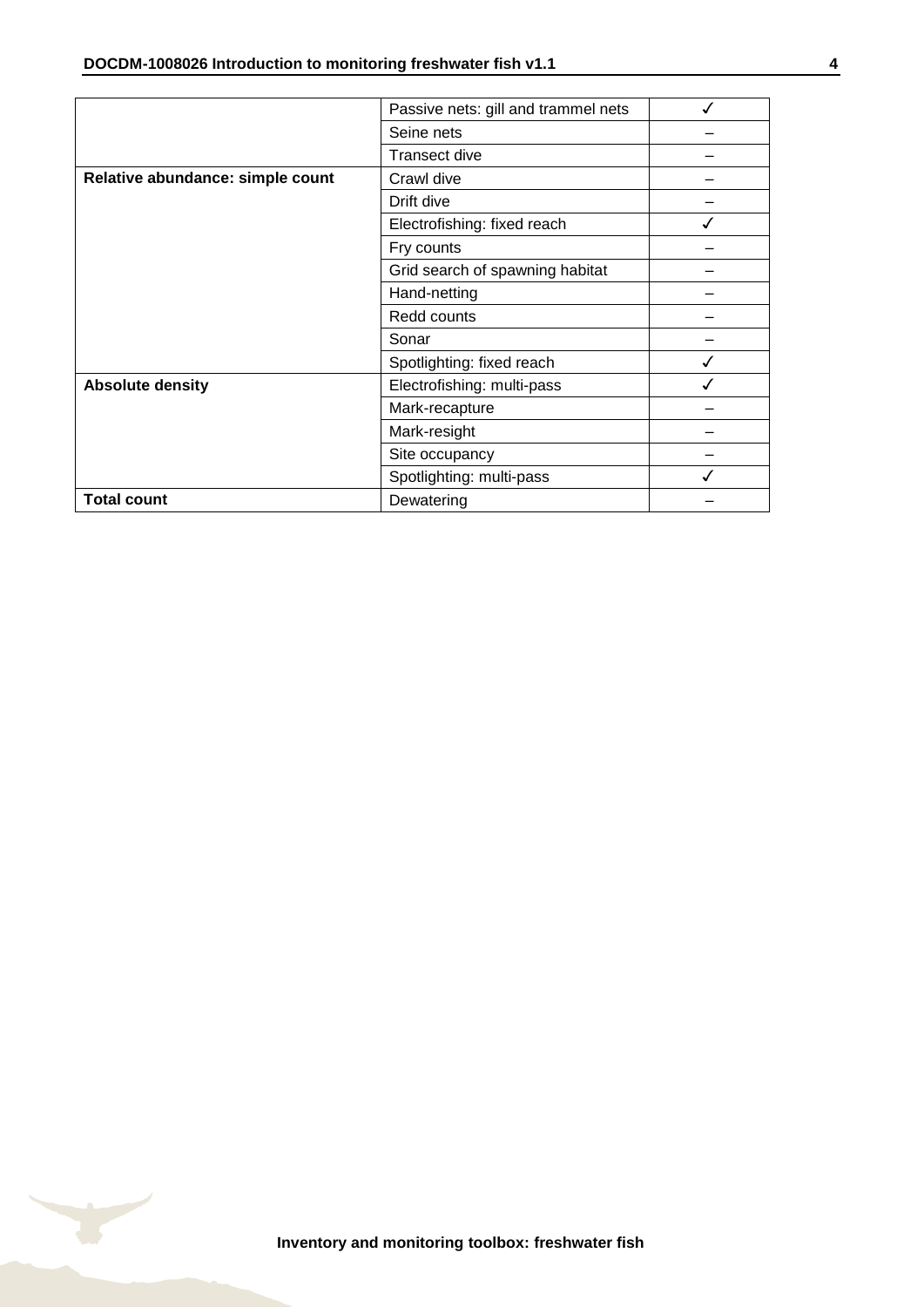### <span id="page-4-0"></span>Decision trees

**Step One:** Use 'Decision tree 1' to help confirm that the objectives of the study are clearly defined. This will lead to a group of methods that will need to be explored further.

### Decision tree 1

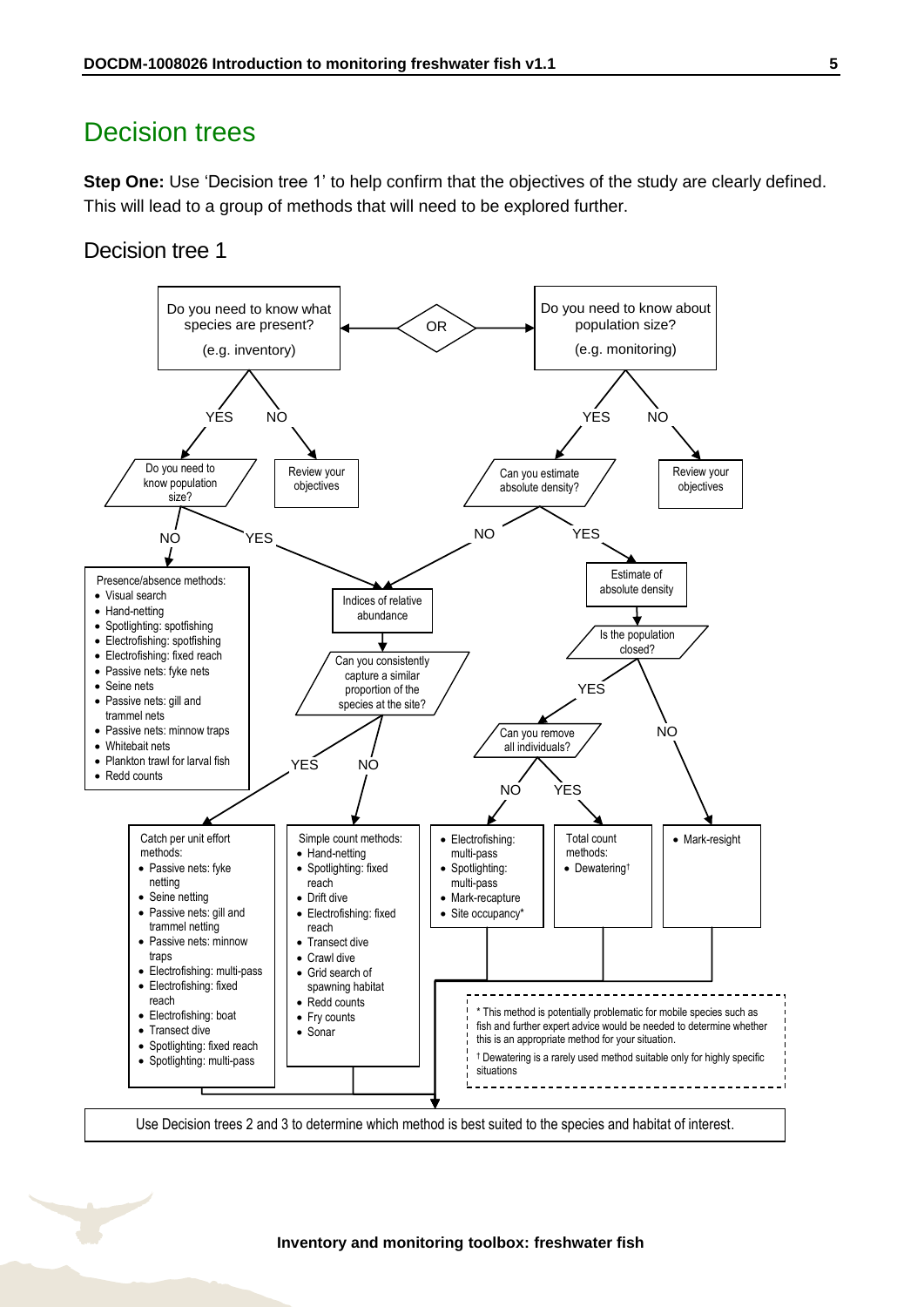**Step Two:** If you are targeting a particular *species* then use 'Decision tree 2' to choose a method that is suitable for that functional group of fish.

### Decision tree 2

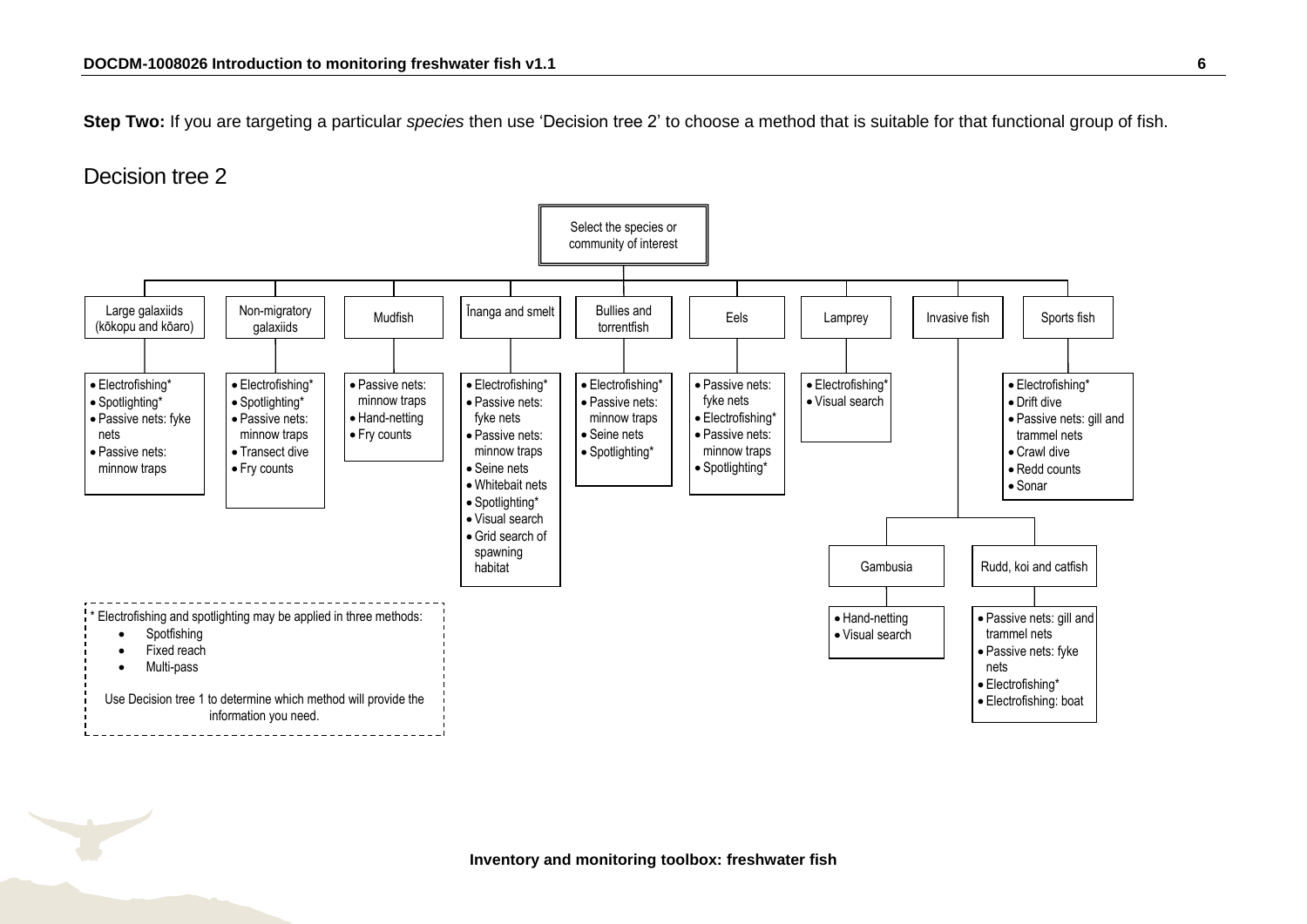**Step Three:** If you are targeting a particular *habitat* then use 'Decision tree 3' to choose a method that will be suitable for that functional group of fish in that habitat.

### Decision tree 3



**Inventory and monitoring toolbox: freshwater fish**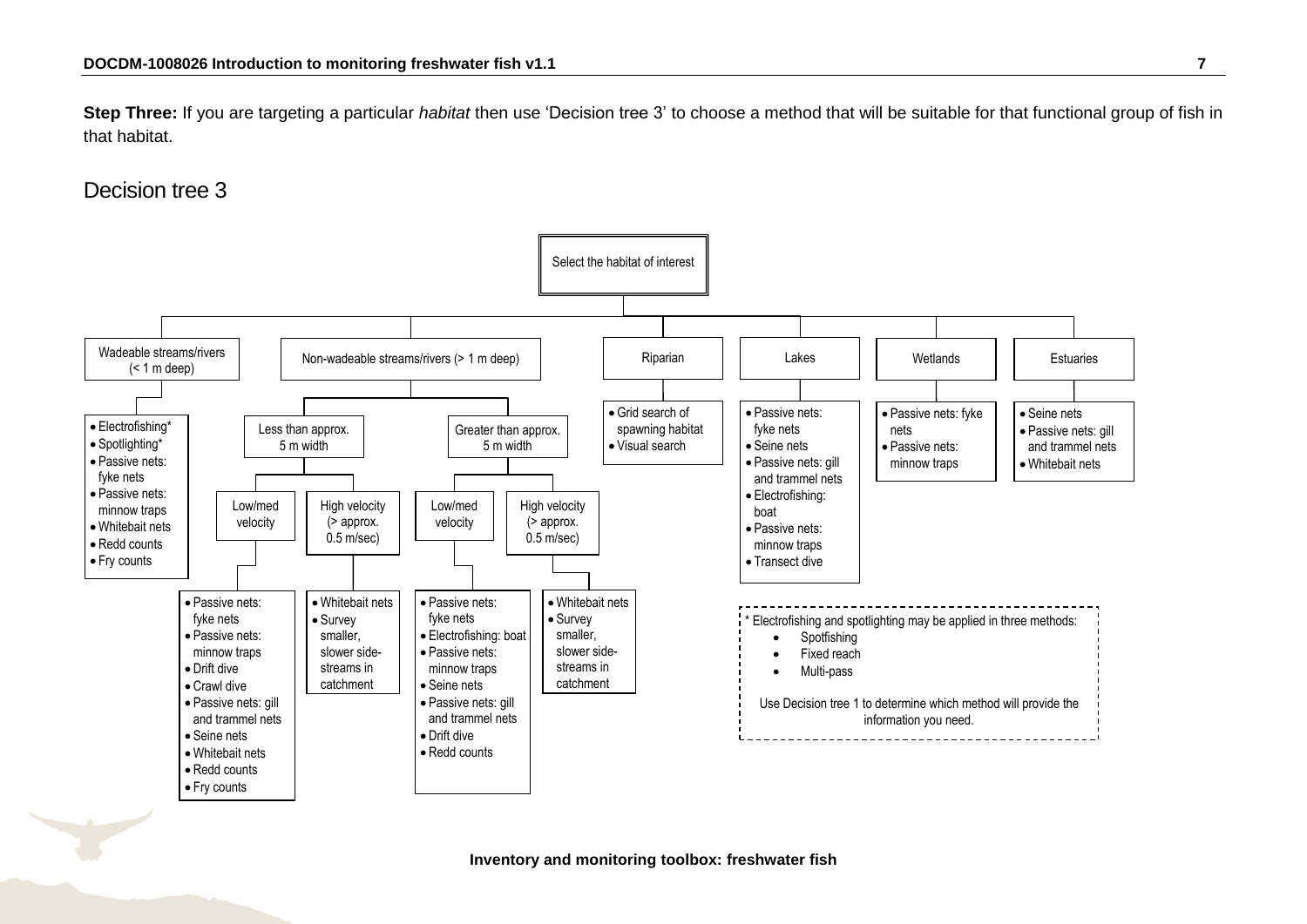Normally, a decision tree would take you to one method and exclude other possibilities. Unfortunately, there is no way to create a decision tree with mutually exclusive methods, as some methods are suitable in more than one situation. This has led to the decision trees having overlapping endpoints, which means they can only be used to narrow your method selection down, not to identify just one method.

The final choice of method will be the best overlap of these three decision tables and an assessment of their advantages and disadvantages.

### <span id="page-7-0"></span>Comparative table

In other Toolbox modules, comparative tables are used to assess the suitability of methods. For this module, the complexity of presenting tables comparing methods and functional groups of species (10 tables required) and comparing methods and habitats (9 tables required) would be overwhelming and unhelpful. Even when habitat and method are combined for each functional species group, the information presented does not add anything more than comparing the advantages and disadvantages of your short-listed methods.

To illustrate this point, the methods and habitats that can be used for eels is presented in [Table 2.](#page-7-1)

|                                                                                                                              | Inventory<br>objectives      | Resources       |                 | Monitoring objectives <sup>†</sup> |                           |                                  | Resources               |                 |                 |                 |
|------------------------------------------------------------------------------------------------------------------------------|------------------------------|-----------------|-----------------|------------------------------------|---------------------------|----------------------------------|-------------------------|-----------------|-----------------|-----------------|
| Method                                                                                                                       | Suitability for<br>inventory | Equipment costs | Personnel costs | required<br>Skills                 | Surveillance <sup>1</sup> | Status & trend <sup>2</sup>      | Management <sup>3</sup> | Equipment costs | Personnel costs | Skills required |
| Passive nets: fyke nets<br>in wadeable<br>streams/rivers $(< 1$ m<br>deep)                                                   | ノノノ                          | M               | L               | L                                  | $\checkmark\checkmark$    | $\checkmark\checkmark\checkmark$ | JJJ                     | M               | L               |                 |
| Passive nets: fyke nets<br>in non-wadeble<br>streams/rivers $(> 1 m$<br>deep), less than 5 m<br>wide and low/med<br>velocity | $\checkmark\checkmark$       | M               | L               | L                                  | $\checkmark\checkmark$    | $\checkmark\checkmark$           | $\checkmark\checkmark$  | M               | L               |                 |

<span id="page-7-1"></span>Table 2. Recommended techniques for the inventory and monitoring of eels. Method precision (relative to objectives):  $\sqrt{\sqrt{6}}$  Good;  $\sqrt{\sqrt{6}}$  Medium;  $\sqrt{6}$  Poor; *x* Not Recommended; – Not Applicable. Resources: L = Low;  $M = \text{Median}$ ;  $H = \text{High}$ .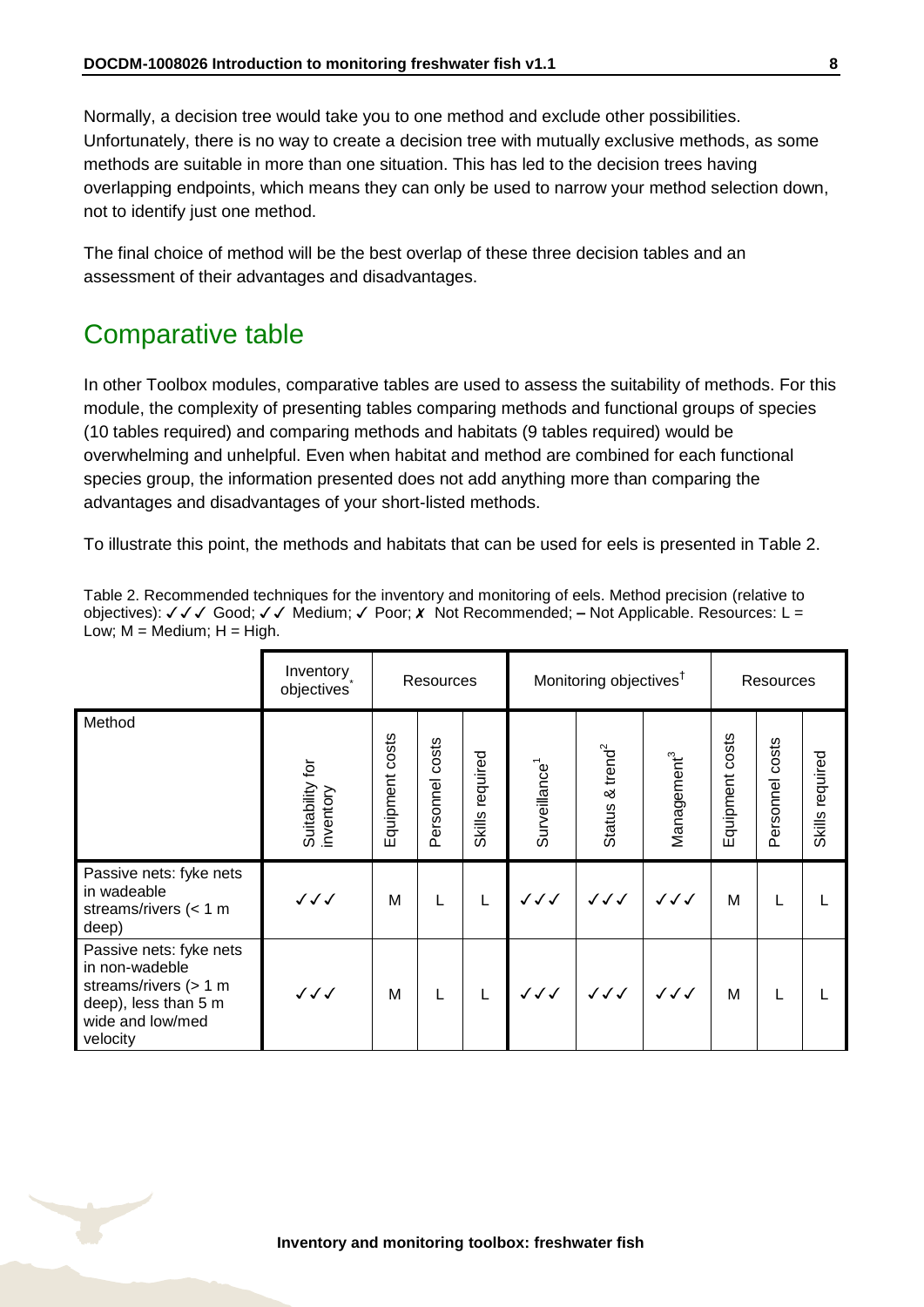|                                                                                                                               | Inventory<br>objectives      | <b>Resources</b> |                 |                 | Monitoring objectives <sup>†</sup> |                                  |                         | Resources       |                 |                 |
|-------------------------------------------------------------------------------------------------------------------------------|------------------------------|------------------|-----------------|-----------------|------------------------------------|----------------------------------|-------------------------|-----------------|-----------------|-----------------|
| Method                                                                                                                        | Suitability for<br>inventory | Equipment costs  | Personnel costs | Skills required | Surveillance <sup>1</sup>          | Status & trend <sup>2</sup>      | Management <sup>3</sup> | Equipment costs | Personnel costs | Skills required |
| Passive nets: fyke nets<br>in non-wadeble<br>streams/rivers (> 1 m<br>deep), greater than 5 m<br>wide and low/med<br>velocity | ノノノ                          | M                | L               | L               | ノノノ                                | $\checkmark\checkmark\checkmark$ | $\checkmark\checkmark$  | M               | L               |                 |
| Passive nets: fyke nets<br>in lakes                                                                                           | $\checkmark\checkmark$       | м                | L               | L               | JJJ                                | JJJ                              | JJJ                     | M               | L               | L               |
| Passive nets: fyke nets<br>in wetlands                                                                                        | $\checkmark\checkmark$       | м                | L               | L               | $\checkmark\checkmark$             | ノノノ                              | JJJ                     | M               | L               | L               |
| Electrofishing:<br>spotfishing in wadeable<br>streams/rivers $(< 1$ m<br>deep)                                                | $\checkmark\checkmark$       | H                | M               | H               | $\checkmark\checkmark$             | $\checkmark\checkmark$           | $\checkmark\checkmark$  | H               | M               | H               |
| Electrofishing: fixed<br>reach in wadeable<br>streams/rivers $(< 1$ m<br>deep)                                                | $\checkmark\checkmark$       | н                | M               | H               | ノノノ                                | JJJ                              | $\checkmark\checkmark$  | H               | M               | H               |

\* Inventory is a one-off survey or assessment with no intention to re-measure. If inventory of a site is repeated in the future this can be considered monitoring. Typical inventory objectives include: What species are present at a site and how are they distributed over a landscape? What are the species habitat relationships? What is the wildlife value/significance of an area? Is this a baseline survey? Interpretation of results must be based on the understanding that these are single surveys.

† Monitoring assesses change or trend over time and requires re-measurement of parameters at some predetermined frequency. Typical monitoring objectives include:

- $1$  What species have moved into an area? Have range extensions occurred for a species of interest (e.g. monitoring for biosecurity risk—illegal introductions and cage bird releases)?
- <sup>2</sup> What is the population abundance or density of a species or community? Is this stable over time? What are the population trends? Does this relate to habitat use?
- <sup>3</sup> Do population estimates of density and abundance change as a result of management action? Over what time-scale does this occur? Has a species translocation succeeded? Has management been effective? Has species composition altered as a result of management? What are the visitor impacts?

[Table 2](#page-7-1) shows that electrofishing has higher costs, personnel and skill requirements. This is true in terms of purchasing an electric fishing machine and in training staff but if an electric fishing machine is already owned, or can be borrowed, and staff have been trained it is probably cheaper than fyke netting because the work can be completed in one day rather than returning the next day to retrieve nets.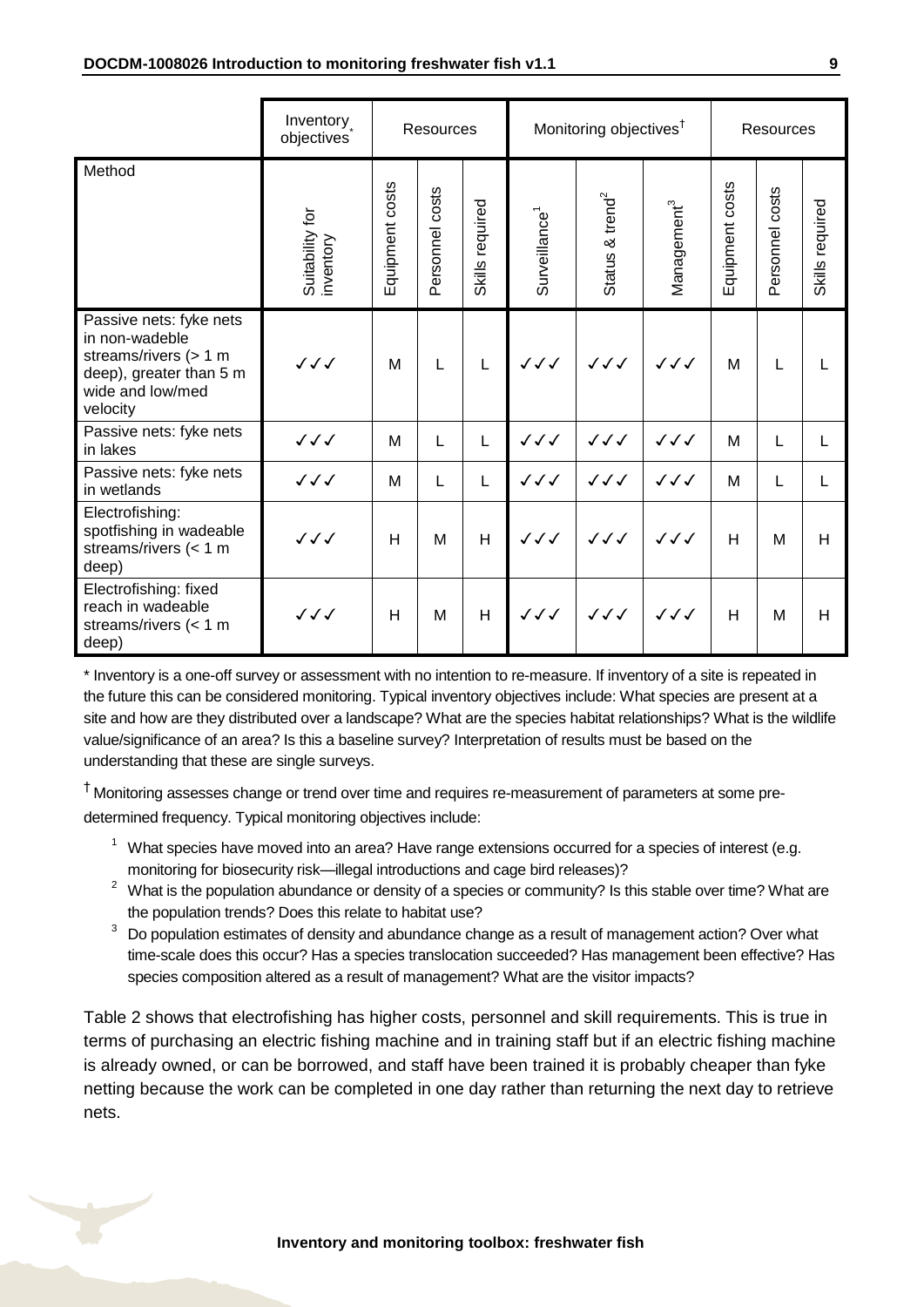The way to choose the best method is a cumulative decision, following consideration of a many factors. For example, site constraints (slope, water velocity, presence of vegetation, depth, etc.) are going to influence the method choice, as is catch selectivity (fyke nets do not catch a full size-range of fish but electrofishing will), and will become apparent after reading the method specifications. The ultimate decision is defined by a multitude of considerations that generic comparative tables could not capture.

Section 3.2 of Joy et al. (2013) has a methodology to compare different methods and habitats for a specific objective (evaluation of diversity and relative abundance at a reach scale in wadeable streams for state of the environment reporting). While it is not possible to replicate this for the breadth of objectives, species and habitats in this module, this may provide some guidance.

The format of the comparative tables does not allow the consideration of detail required to make the narrow your options and then read each method specification as there is a list of advantages and disadvantages with each method. If, comparing the advantages and disadvantages of each method for your situation, you are still unsure which method to use, you should talk to someone in the Freshwater Team of the DOC Science & Capability Group.

### Other considerations

#### Field work

It is recommended that fish surveys should be undertaken between December and April (inclusive) to ensure that most migratory species are present and available to be caught. This will also ensure that water temperatures are warm enough for fish to be active. If you are targeting glass eels, mudfish fry, whitebait or whitebait eggs you will need to work out the best time to survey these as they may differ. Charteris (2007), Hammer (2007) and Boubee et al. (2000) have useful tables to use to determine fish migrations and spawning. Use the tables most suited to your region.

Sampling should not take place during or after rainfall events that are likely to cause higher than normal flows. The best time for sampling is when flows are stable. If rain is forecast in the catchment in the next 24 hours, traps and nets should not be set. Where possible, spotlighting should not be done when the moon is full.

#### Preventing the spread of pests while surveying

DOC's 'Freshwater fishing net decontamination protocol' (docdm-428359) must be followed for cleaning gear and nets following field deployment. Note: this protocol is more detailed and covers a wider range of species than what is promoted by the 'Check, Clean, Dry' requirements for didymo that the Ministry for Primary Industries is responsible for.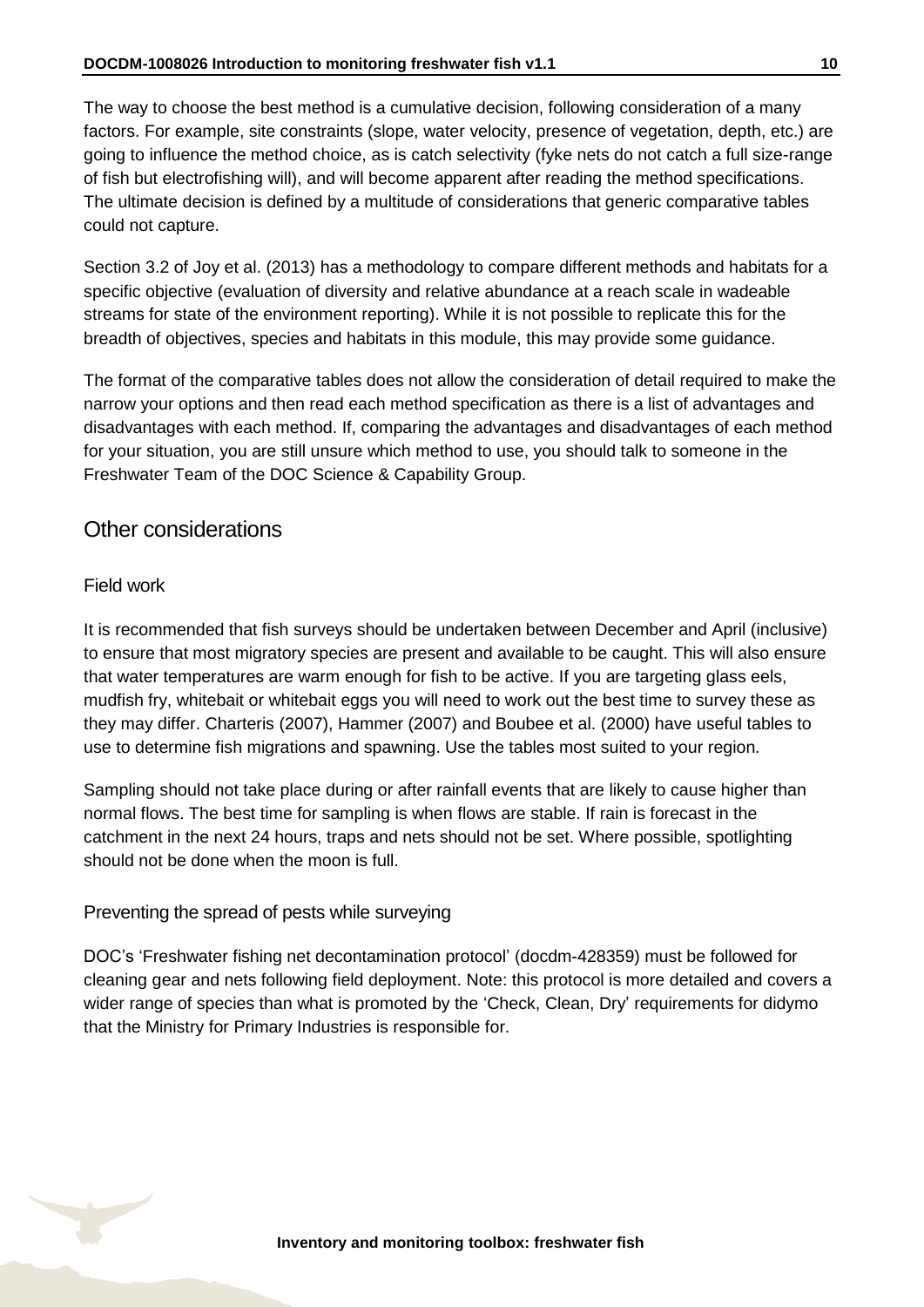#### Preventing by-catch of diving birds

DOC's 'Set nets and diving birds: best practice guidance' (docdm-1470778) must be followed to minimise the by-catch of diving birds when setting nets.

### Pest fish inventory and monitoring guidance

DOC's 'Protocols for pest fish inventory and monitoring' (docdm-756153) provides general information to help maximise the chances of detecting pest fish when undertaking pest fish inventory and/or post-eradication monitoring. It gives guidance on how to target pest species in more detail than is provided in the method specifications, it discusses multiple methods and it also defines criteria for determining eradication success or failure. The monitoring standards described in the Toolbox are applicable to pest fish as well, but seek specialist advice if you are unsure.

### Health and safety

The method specifications make some suggestions for health and safety but these are not a comprehensive review and do not replace DOC's health and safety procedures.

DOC employees and volunteers must follow the following standard operating procedures (SOPs):

- 'Electric fishing: one page SOP' (docdm-676678)
- 'Electric fishing technical document—health and safety' (docdm-752861)
- 'Scientific diving: one page SOP' (docdm-673798)
- 'Snorkelling: one page SOP' (docdm-673820)
- 'Scientific diving and snorkelling: technical document' (docdm-237640)

### Data collection and storage

-

Each method specification gives guidance on how to collect and store data.

The 'Protocols for pest fish inventory and monitoring' (docdm-756153) includes field sheets that might be of more general application for data collection, e.g. a site description form, a job sheet and an aquatic weed surveillance sheet.

Summaries of all fish survey data should also be entered into the New Zealand Freshwater Fish Database (NZFFD) administered by the National Institute of Water and Atmospheric Research (NIWA). The NZFFD is an important national repository for presence/absence data and represents a valuable resource for a range of different applications including research, impact assessments and threatened species monitoring. As a minimum, site location, fishing method and species collected should be recorded in the database forms. Data can be entered electronically using the Freshwater Fish Database Assistant software, which is freely available from the NIWA website<sup>1</sup>.

<sup>1</sup> <http://www.niwa.co.nz/our-services/databases/freshwater-fish-database>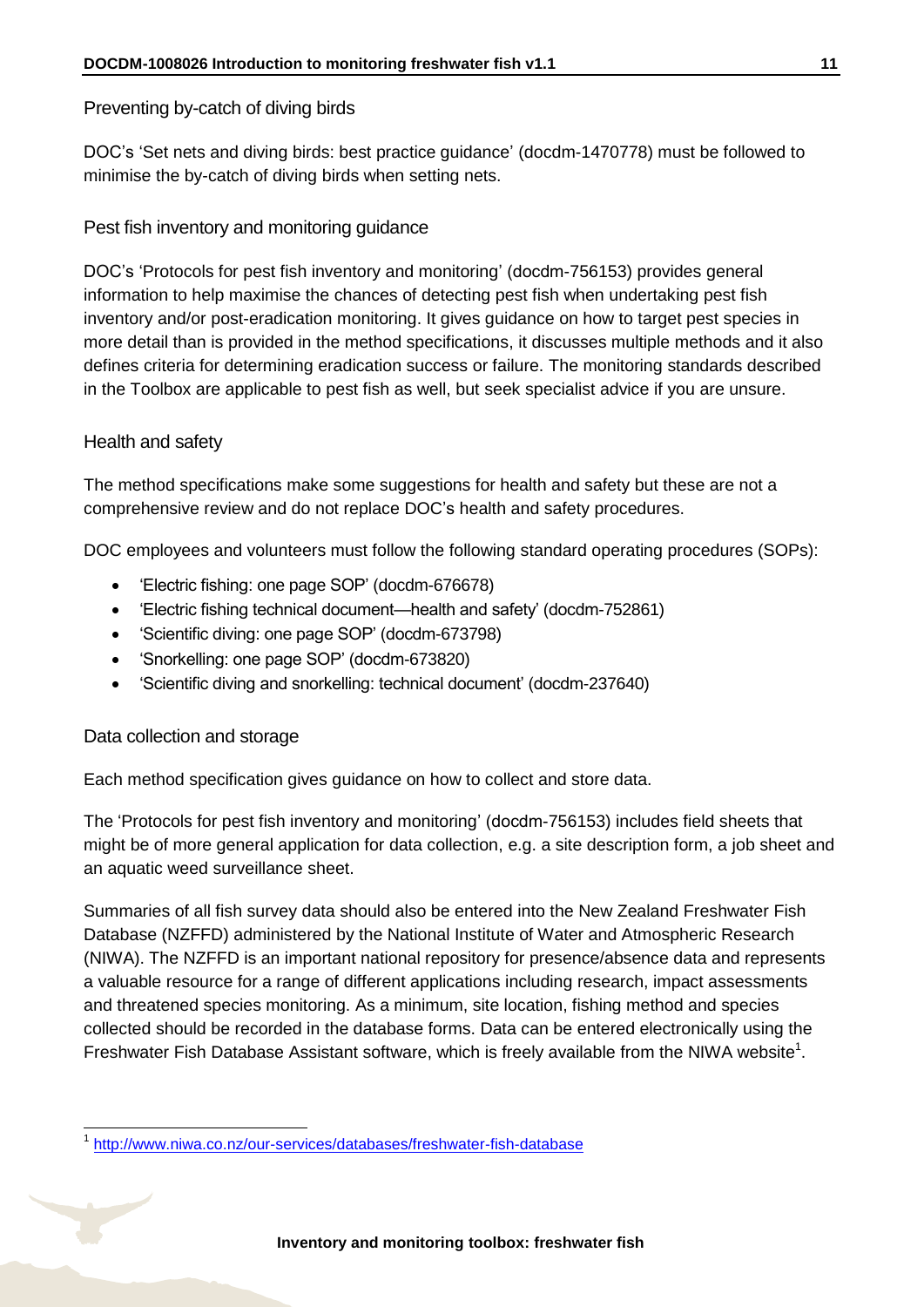### <span id="page-11-0"></span>References

Boubee, J.; Williams, E.; Richardson, J. 2000: Fish passage guidelines for the Auckland Region. Technical Publication 131. [http://www.arc.govt.nz/albany/fms/main/Documents/Plans/Technical%20publications/101-](http://www.arc.govt.nz/albany/fms/main/Documents/Plans/Technical%20publications/101-150/TP131%20Fish%20Passage%20Guidelines%20for%20the%20Auckland%20Region%202000%20Part%20A.pdf) [150/TP131%20Fish%20Passage%20Guidelines%20for%20the%20Auckland%20Region%202](http://www.arc.govt.nz/albany/fms/main/Documents/Plans/Technical%20publications/101-150/TP131%20Fish%20Passage%20Guidelines%20for%20the%20Auckland%20Region%202000%20Part%20A.pdf) [000%20Part%20A.pdf](http://www.arc.govt.nz/albany/fms/main/Documents/Plans/Technical%20publications/101-150/TP131%20Fish%20Passage%20Guidelines%20for%20the%20Auckland%20Region%202000%20Part%20A.pdf) 

- Charteris, S. 2007: Native fish requirements for water intakes in Canterbury. Unpublished Department of Conservation publication, Canterbury Conservancy, Christchurch. (docdm-27440)
- Hammer, M. 2007. The freshwater fish spawning and migration calendar report. Environment Waikato Technical Report 2007/11. <http://www.waikatoregion.govt.nz/PageFiles/5021/tr0711.pdf>
- Joy, M.; David, B; Lake, M. 2013: New Zealand freshwater fish sampling protocols: part 1—wadeable rivers and streams. Massey University, Palmerston North.